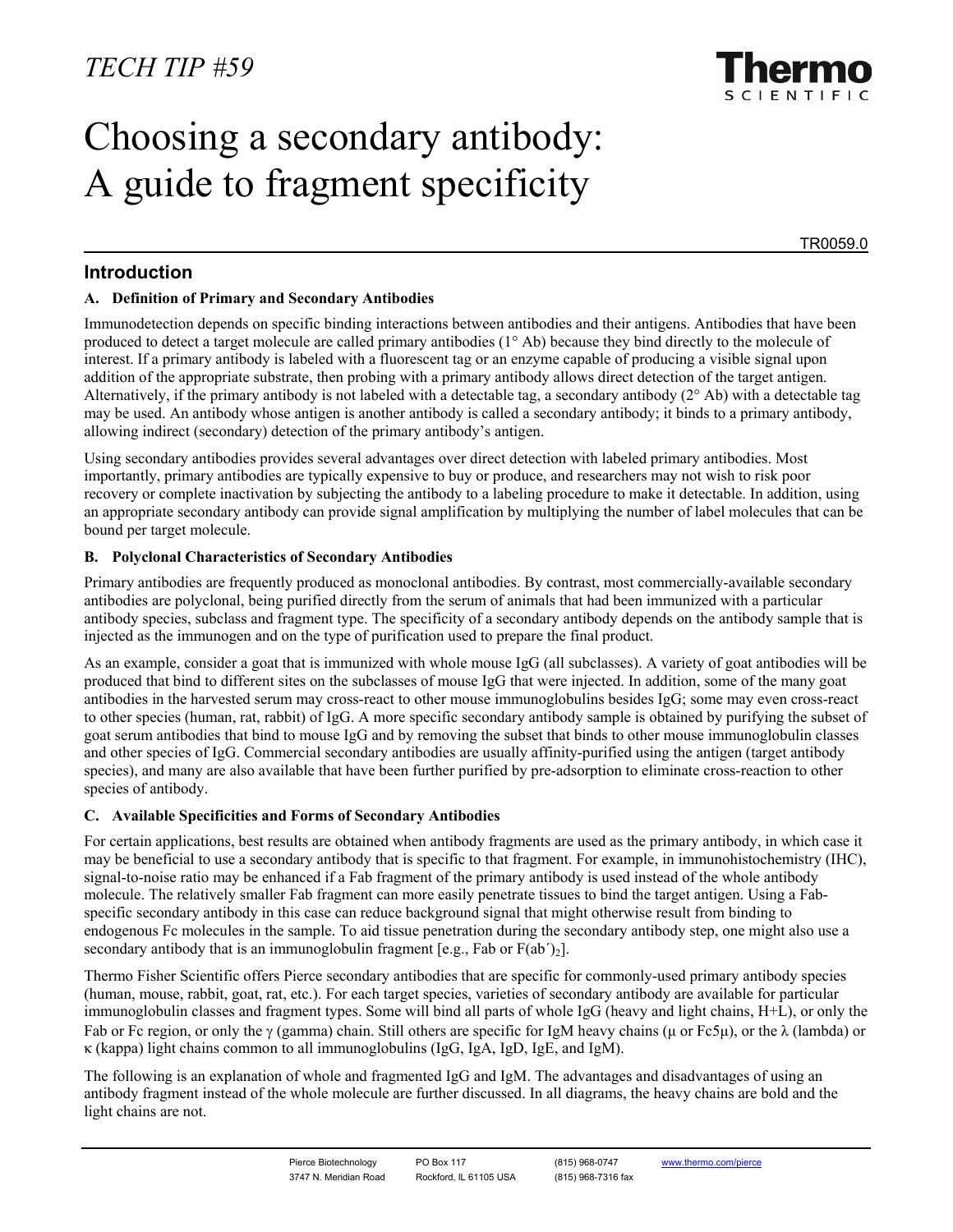

# **IgG Fragments**

#### **A. IgG Whole Molecule**



Whole IgG is a Y-shaped molecule composed of two heavy chains  $(\sim 50 \text{ kDa} \text{ each})$  and two light chains (~25 kDa each) held together by disulfide bonds and hydrophobic interactions. Anti-IgG  $2^{\circ}$  Abs are generated by injecting an animal (e.g., goat) with whole IgG from the species (e.g., mouse) that produced the 1° Ab. The resulting polyclonal 2°Ab recognizes both heavy and light  $(H + L)$  chains, allowing it to interact with the largest number of  $1^{\circ}$ Ab epitopes to produce the greatest possible signal. However, because light chains are shared by all immunoglobulin classes, using a 2° Ab that recognizes both heavy and light chains may result in cross-reactivity to other immunoglobulins. The problem is common in IHC applications because extraneous immunoglobulins are more likely to be present in heterogeneous tissue than in cell culture samples.

#### **B. Gamma Chain of IgG**



Gamma  $(\gamma)$  chains are the heavy chains that define the IgG class of immunoglobulins. (The "G" in IgG stands for gamma.) The  $\gamma$  chain contains only a portion of a single antigen binding site. The upper "arm" consists of a constant region and a terminal variable region. The variable region is involved in antigen recognition, allowing the same immunoglobulin type to generate specificity for many different antigens. Gamma-chain specific 2° Abs recognize all IgG fragments that contain all or part of a heavy chain: whole IgG, Fab,  $F(ab')_2$ , and Fc fragments. Gamma-chain specific  $2^{\circ}$  Abs are produced by injecting whole IgG into a host, affinity-purifying the Ab, and then adsorbing it to remove any light chain-reactive antibodies. Consequently, γ-chain specific 2° Abs will not cross-react with other immunoglobulins by binding to their light chains. These  $2^{\circ}$  Abs typically produce less nonspecific binding and background signal than  $2^{\circ}$  Abs for whole IgG (H + L).

## **C. Fc Fragment of IgG**



The Fc (crystallizing fragment) of IgG consists of about one half of a pair of heavy chains. (It appears as the base of the Y-shaped whole molecule.) The upper portions of the heavy chains and all light chains are absent; hence an Fc fragment cannot bind antigen. Anti-Fc 2°Abs are produced by injecting a host with Fc fragments from another species that produced the 1°Ab. These Fc-specific 2°Abs will not cross-react with other immunoglobulin classes by binding to their light chains. Neither will they cross-react with non-IgG heavy chains. Because absence of cross-reactivity results in less background signal, anti-Fc 2°Abs are often preferred to those that recognize either whole IgG or the full γ chain.

## **D.**  $F(ab')$  **Fragment of IgG**



The  $F(ab')$  fragment of IgG consists of the whole IgG minus most of the Fc. (It corresponds to the arms of the Y-shaped IgG, held together at their junction, or hinge region.)  $F(ab')_2$  fragments are useful because they are smaller than whole IgG molecules (100 vs 150 kDa, respectively), which enables better penetration into tissue samples, thereby facilitating better antigen recognition and signal generation in IHC applications. (Although Fab fragments are half the size of  $F(ab')_2$  fragments, they cannot both bind and precipitate antigen because they have only one binding site.) As mentioned in the introduction,  $F(ab')_2$  fragments can be produced from both 1° and  $2^{\circ}$ Abs. Anti- $F(ab')_2$   $2^{\circ}$ Abs recognize the entire IgG light chain but only the "upper" portion of the heavy chain; they do not recognize the "lower," Fc region. Pierce Anti-F(ab')<sub>2</sub> antibodies are generated by injecting a host with the fragment (i.e., not by injecting whole IgG and then pre-adsorbing to remove those that bind Fc).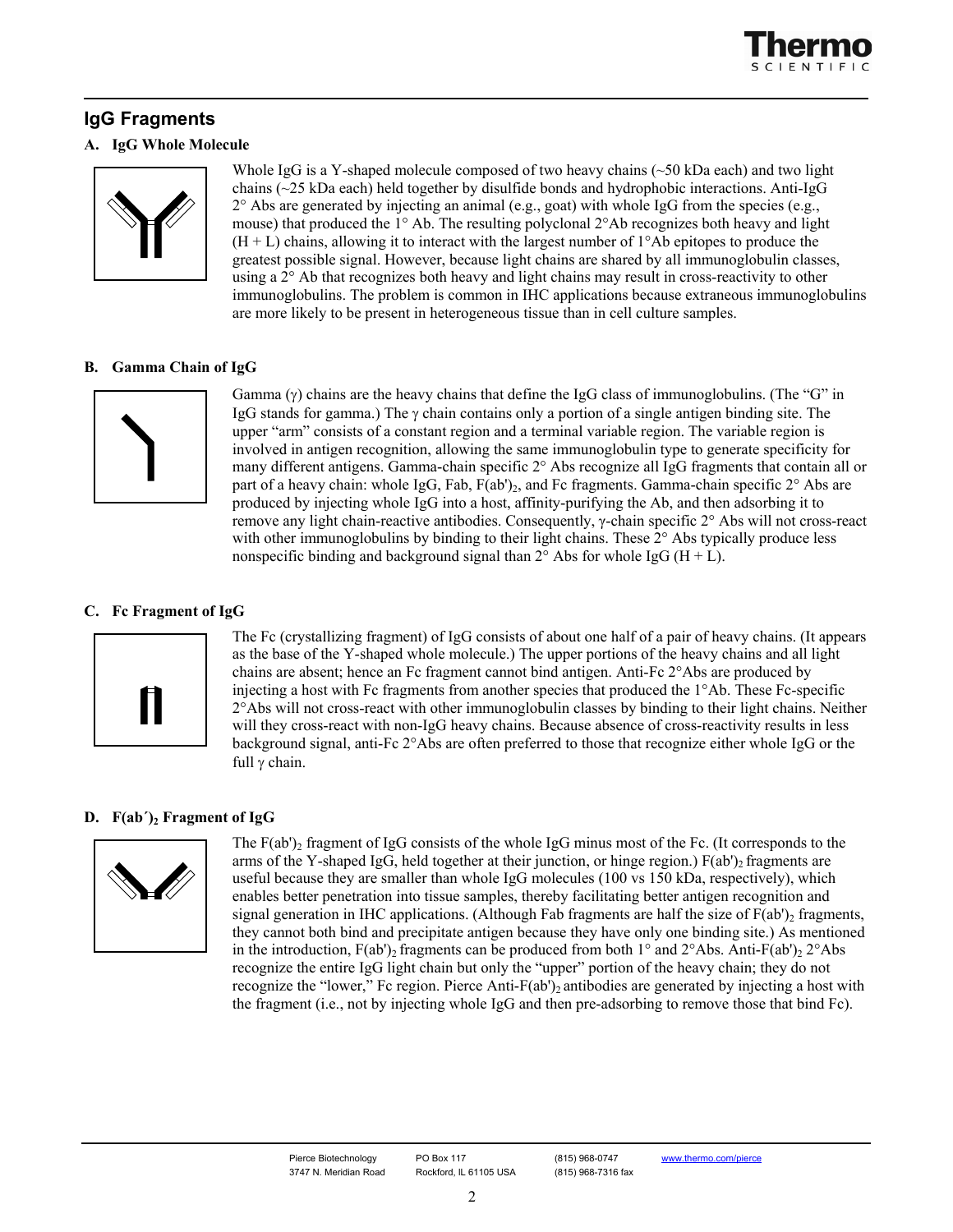

# **IgM Fragments**

#### **A. IgM Whole Molecule**



Whole IgM comprises five Y-shaped units connected through their Fc domains by a J-chain. The pentamer has ten heavy chains, ten light chains, and ten antigen-binding sites. Anti-IgM 2°Abs are generated by injecting a host with whole IgM. The use of 2°Abs that recognize whole IgM frequently results in unacceptable background and lower specificity for two reasons. First, light chains are shared by all immunoglobulin types. Second, IgG tends to be the predominant species in serum and other samples. Consequently, an Ab to whole IgM tends to cross-react with IgG light chains. Quite often a better choice is a  $2^{\circ}$  Ab that reacts specifically with the unique IgM mu (u) heavy chain or the IgM pentameric Fc5µ fragment.

#### **B. Fc5µ Fragment of IgM**



The Fc5µ fragment consists of the interconnected bases of the five Y-shaped units. The upper portions of the heavy chains ( $\mu$  chains) and the entire light chains are absent. Pierce Anti-Fc5 $\mu$  $2^{\circ}$ Abs are generated by injecting a host with the fragment. Because these  $2^{\circ}$  Abs recognize the IgM fragment but neither immunoglobulin light chains nor non-IgM heavy chains, their use typically results in less nonspecific binding and background signal than a 2° Ab that recognizes whole IgM molecule.

#### **C. Mu Chain of IgM**



Mu  $(\mu)$  chains are the heavy chains that define the IgM class of immunoglobulins. (The "M" in IgM stands for  $\mu$ .) Individual  $\mu$  chains are univalent with only a portion of a single antigen-binding site instead of ten antigen-binding sites, as on the whole pentamer. The light chains and "J" chain are absent. Mu-chain specific 2° Abs are produced by injecting a host with whole IgM and then adsorbing the anti-serum to remove antibodies against light chains. These 2°Abs can detect whole IgM, Fab,  $F(ab')_2$  Fc5µ, and Fcµ fragments, as well as the µ chain itself. Because they only recognize epitopes found on the µ chain, cross-reactivity with other immunoglobulin light chains and non-IgM heavy chains is eliminated. Mu-chain specific 2° Abs typically produce less nonspecific binding and background signal than antibodies produced against whole IgM.

# **Light Chains of Immunoglobulins**



Secondary antibodies are available to specifically recognize either the kappa  $(\kappa)$  or lambda  $(\lambda)$  light chains of human immunoglobulins. Light chains consist of constant and variable domains, each containing about 110 amino acids. The proximal constant domain of light chains is shared by all immunoglobulins (IgG, IgM, IgA, IgE, and IgD) within a species. The terminal variable domain is involved in antigen recognition. The two types of constant regions give the light chains their designation as either kappa or lambda. Whether kappa or lambda, all light chains are bound to heavy chains through disulfide bonds and hydrophobic interactions. Knowing the type of light chain that predominates in a sample can be critical. For example, lambda chains (and some kappa subgroups) do not bind well to Protein L. Consequently, Protein L is a poor choice for immunoaffinity purification of immunoglobulins whose light chains are of the lambda variety.